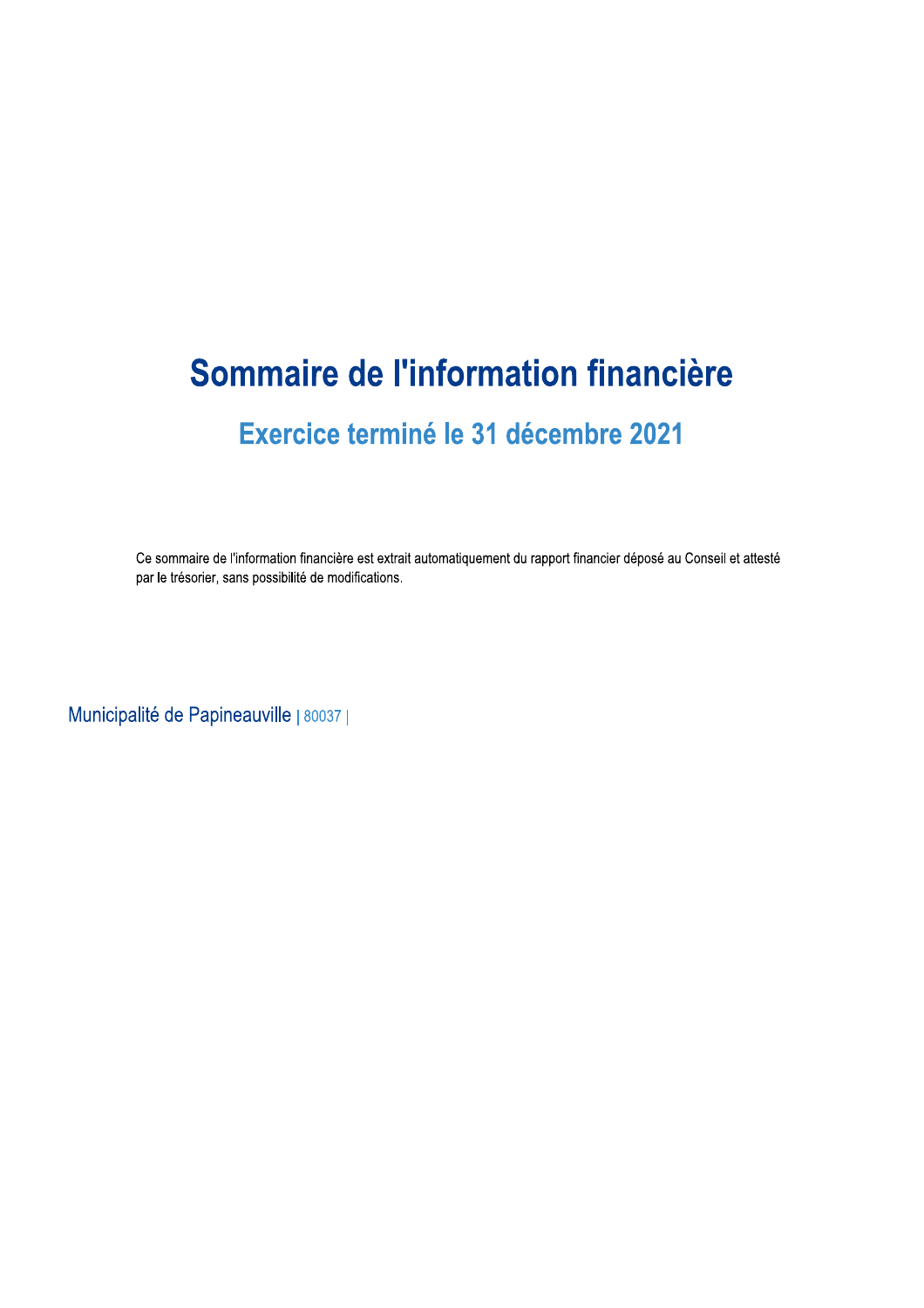#### SOMMAIRE DES RÉSULTATS À DES FINS FISCALES EXERCICE TERMINÉ LE 31 DÉCEMBRE 2021

|                                                   |                      | 2021          |                     | 2020                |  |
|---------------------------------------------------|----------------------|---------------|---------------------|---------------------|--|
|                                                   |                      | <b>Budget</b> | <b>Réalisations</b> | <b>Réalisations</b> |  |
| <b>Revenus</b>                                    |                      |               |                     |                     |  |
| Fonctionnement                                    | $\blacktriangleleft$ | 3830490       | 4 342 258           | 3985336             |  |
| Investissement                                    | $\overline{2}$       |               | 260 580             | 128 395             |  |
|                                                   | 3                    | 3 830 490     | 4 602 838           | 4 113 731           |  |
| <b>Charges</b>                                    | 4                    | 3 353 906     | 4 090 535           | 3891727             |  |
| Excédent (déficit) de l'exercice                  | 5                    | 476 584       | 512 303             | 222 004             |  |
| Moins: revenus d'investissement                   | $6\phantom{1}$       |               | 260 580 ) (         | 128 395)            |  |
| Excédent (déficit) de fonctionnement de           |                      |               |                     |                     |  |
| l'exercice avant conciliation à des fins fiscales | $\overline{7}$       | 476 584       | 251723              | 93 609              |  |
| Éléments de conciliation à des fins fiscales      |                      |               |                     |                     |  |
| Amortissement des immobilisations corporelles     |                      |               |                     |                     |  |
| et des actifs incorporels achetés                 | 8                    |               | 650 363             | 636 991             |  |
| Financement à long terme                          |                      |               |                     |                     |  |
| des activités de fonctionnement                   | $\overline{9}$       |               |                     |                     |  |
| Remboursement de la dette à long terme            | 10 <sup>°</sup>      | 325 817)(     | 297 944 ) (         | 227 571)            |  |
| Affectations                                      |                      |               |                     |                     |  |
| Activités d'investissement                        | 11 <sub>1</sub>      | 150 767 ) (   | 50 996 ) (          | 56 155)             |  |
| Excédent (déficit) accumulé                       | 12                   |               | 52 284              | 111 531             |  |
| Autres éléments de conciliation                   | 13                   |               |                     | 3 0 0 0             |  |
|                                                   | 14                   | (476 584)     | 353 708             | 467 796             |  |
| Excédent (déficit) de fonctionnement de           |                      |               |                     |                     |  |
| l'exercice à des fins fiscales                    | 15                   |               | 605 431             | 561 405             |  |

Extrait du rapport financier, pages S16 et S17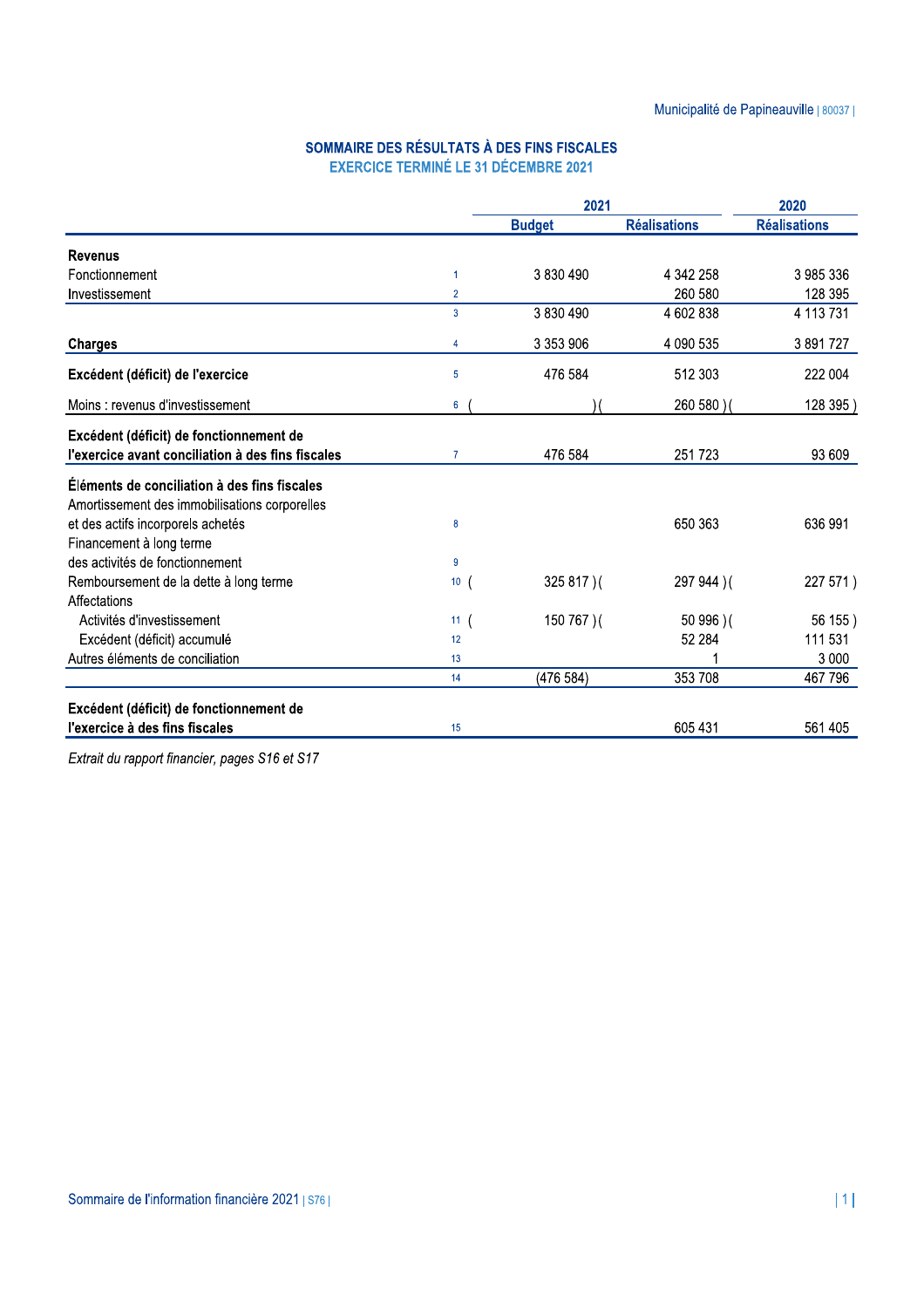#### SOMMAIRE DE LA SITUATION FINANCIÈRE AU 31 DÉCEMBRE 2021

|                                                           |                | 2021        | 2020        |
|-----------------------------------------------------------|----------------|-------------|-------------|
| <b>Actifs financiers</b>                                  |                |             |             |
| Trésorerie et équivalents de trésorerie                   | 1              | 143 710     | 227 380     |
| Débiteurs                                                 | $\overline{2}$ | 2 055 970   | 2 012 137   |
| Placements de portefeuille                                | 3              | 955 468     | 614 112     |
| Autres                                                    | 4              |             |             |
|                                                           | 5              | 3 155 148   | 2853629     |
| <b>Passifs</b>                                            |                |             |             |
| Insuffisance de trésorerie et d'équivalents de trésorerie | 6              |             |             |
| Dette à long terme                                        |                | 3883869     | 4 322 046   |
| Passif au titre des avantages sociaux futurs              | 8              |             |             |
| Autres                                                    | 9              | 371936      | 279 956     |
|                                                           | 10             | 4 255 805   | 4 602 002   |
| Actifs financiers nets (dette nette)                      | 11             | (1 100 657) | (1 748 373) |
| <b>Actifs non financiers</b>                              |                |             |             |
| Immobilisations corporelles                               | 12             | 11 372 093  | 11 464 680  |
| Autres                                                    | 13             | 73 381      | 116 207     |
|                                                           | 14             | 11 445 474  | 11 580 887  |
| Excédent (déficit) accumulé                               | 15             | 10 344 817  | 9 832 514   |
| $\sim$ $\sim$                                             |                |             |             |

Extrait du rapport financier, page S8

### DÉTAIL DE L'EXCÉDENT (DÉFICIT) ACCUMULÉ AU 31 DÉCEMBRE 2021

|                                                              |    | 2021       | 2020      |
|--------------------------------------------------------------|----|------------|-----------|
| Excédent (déficit) de fonctionnement non affecté             | 16 | 926 038    | 599 155   |
| Excédent de fonctionnement affecté                           |    |            |           |
| $-$ Égout                                                    | 17 | 124 096    | 117 688   |
| - Infrastructure                                             | 18 | 200 846    | 149 511   |
| • Environnement                                              | 19 | 69 805     | 66 327    |
| - Aqueduc                                                    | 20 | 35 472     | 33 370    |
| • Bassin d'eau                                               | 21 | 94 194     | 74 714    |
| • Autre                                                      | 22 | 144 200    | 137 000   |
| п                                                            | 23 |            |           |
|                                                              | 24 |            |           |
|                                                              | 25 |            |           |
|                                                              | 26 | 668 613    | 578 610   |
| Réserves financières                                         | 27 |            |           |
| Fonds réservés                                               | 28 | 234 560    | 234 560   |
| Dépenses constatées à taxer ou à pourvoir                    | 29 | ) (        |           |
| Financement des investissements en cours                     | 30 |            | 41 548    |
| Investissement net dans les immobilisations et autres actifs | 31 | 8 515 606  | 8 378 641 |
| Gains (pertes) de réévaluation cumulés                       | 32 |            |           |
|                                                              | 33 | 10 344 817 | 9 832 514 |

Extrait du rapport financier, page S23-1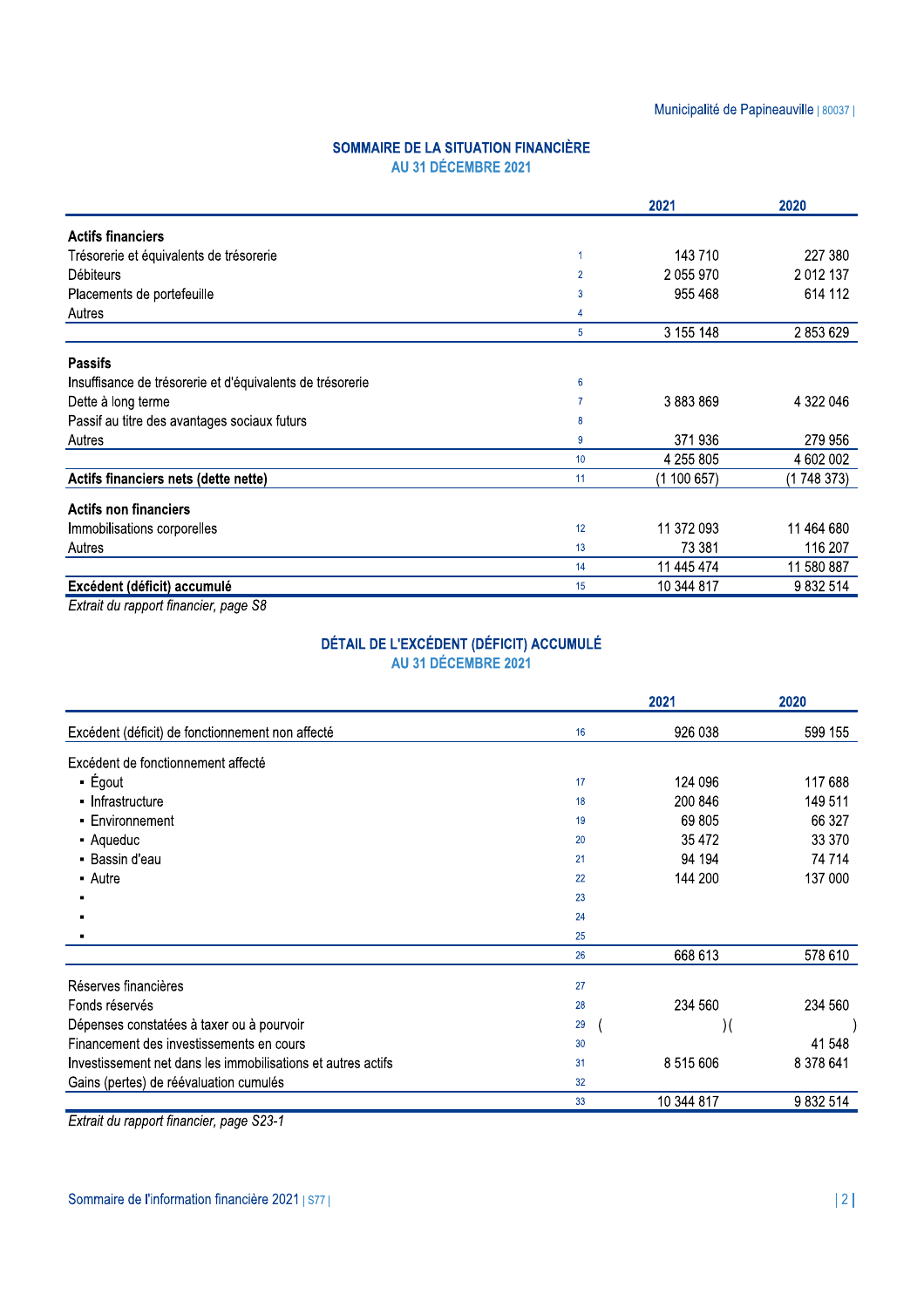#### SOMMAIRE DE L'ENDETTEMENT TOTAL NET À LONG TERME AU 31 DÉCEMBRE 2021

| Endettement net à long terme de l'administration municipale                       | 2620870   |
|-----------------------------------------------------------------------------------|-----------|
| Endettement total net à long terme (compte tenu de l'agglomération s'il y a lieu) | 2 620 870 |
| Eytwait dee Autres repeateparante frequenciere per suditée pers COE               |           |

Extrait des Autres renseignements financiers non audités, page S25

#### SOMMAIRE DE L'ANALYSE DE LA DETTE À LONG TERME AU 31 DÉCEMBRE 2021

|                                                         |    | 2021      | 2020      |
|---------------------------------------------------------|----|-----------|-----------|
| Dette à long terme à la charge de l'organisme municipal |    |           |           |
| Emprunts refinancés par anticipation                    | 3  |           |           |
| Excédent accumulé affecté au remboursement de la dette  | 4  | 234 560   | 234 560   |
| Montant à la charge de l'ensemble des contribuables     | 5  | 1 204 469 | 1 420 723 |
| Montant à la charge d'une partie des contribuables      | 6  | 1416401   | 1429699   |
| Dette à long terme à la charge des tiers                |    |           |           |
| Gouvernement du Québec et ses entreprises               |    | 1 030 999 | 1 242 491 |
| Autres                                                  | 8  |           |           |
| Dette en cours de refinancement / Reclassement /        |    |           |           |
| Redressement                                            | 9  |           |           |
|                                                         | 10 | 3886429   | 4 327 473 |

Extrait des Autres renseignements financiers non audités, page S37

#### **SOMMAIRE DES REVENUS EXERCICE TERMINÉ LE 31 DÉCEMBRE 2021**

|                                                     |    | 2021          | 2020                |                     |
|-----------------------------------------------------|----|---------------|---------------------|---------------------|
|                                                     |    | <b>Budget</b> | <b>Réalisations</b> | <b>Réalisations</b> |
| <b>Fonctionnement</b>                               |    |               |                     |                     |
| Taxes                                               | 11 | 3 090 634     | 3 213 871           | 3 034 062           |
| Compensations tenant lieu de taxes                  | 12 | 269 963       | 270 955             | 264 082             |
| Quotes-parts                                        | 13 |               |                     |                     |
| Transferts                                          | 14 | 198 873       | 423 558             | 377 189             |
| Services rendus                                     | 15 | 136 555       | 88 427              | 98 239              |
| Imposition de droits, amendes et pénalités, revenus |    |               |                     |                     |
| de placements de portefeuille                       | 16 | 107 195       | 319 735             | 190 682             |
| Autres                                              | 17 | 27 270        | 25712               | 21 082              |
|                                                     | 18 | 3 830 490     | 4 342 258           | 3985336             |
| Investissement                                      |    |               |                     |                     |
| Taxes                                               | 19 |               |                     |                     |
| Quotes-parts                                        | 20 |               |                     |                     |
| Transferts                                          | 21 |               | 260 580             | 128 395             |
| Autres                                              | 22 |               |                     |                     |
|                                                     | 23 |               | 260 580             | 128 395             |
|                                                     | 24 | 3 830 490     | 4 602 838           | 4 113 731           |

Extrait du rapport financier, page S16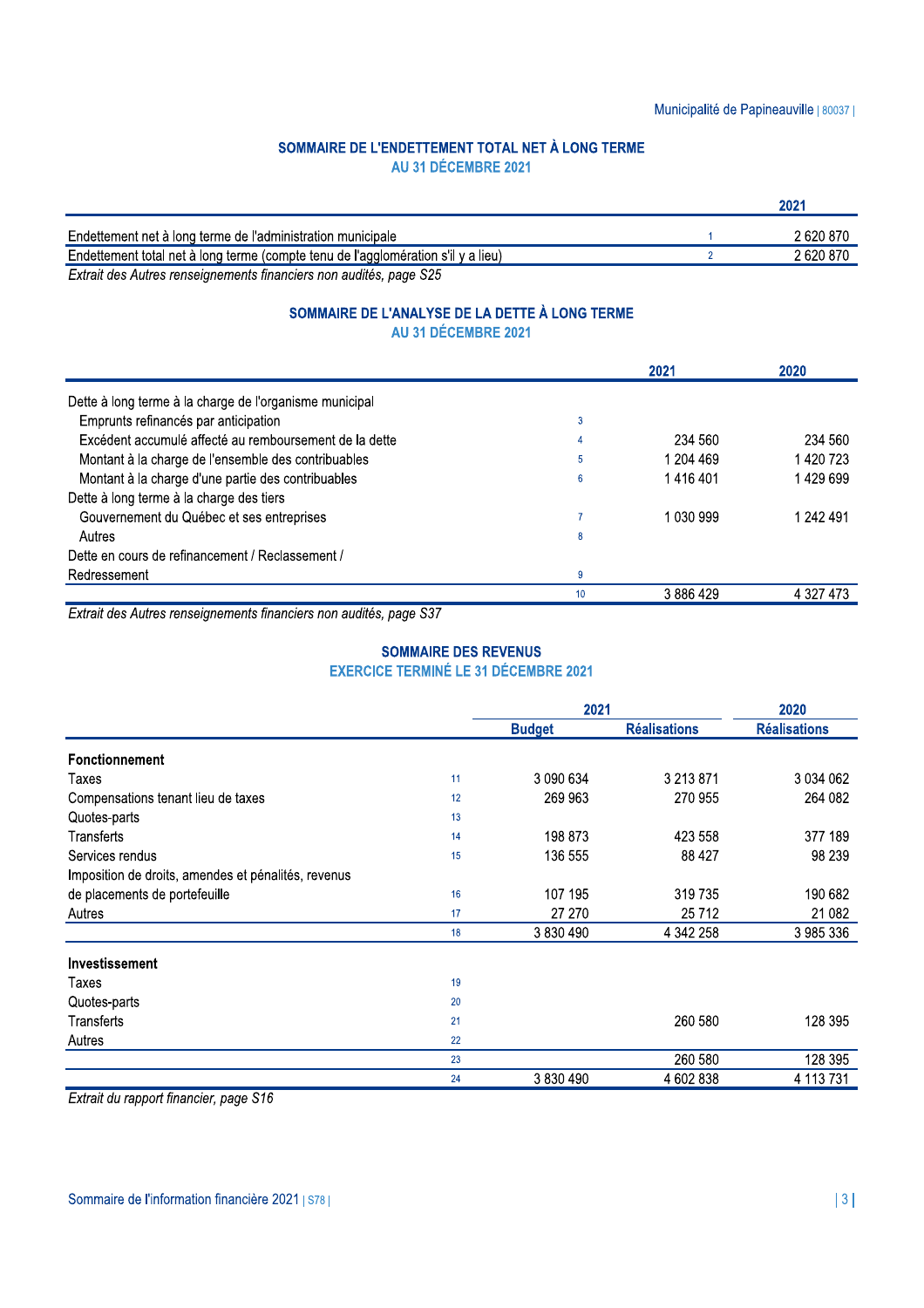#### **SOMMAIRE DES CHARGES EXERCICE TERMINÉ LE 31 DÉCEMBRE 2021**

|                                               |                  | <b>Réalisations 2021</b>                             |                                                 |              | <b>Réalisations</b> |
|-----------------------------------------------|------------------|------------------------------------------------------|-------------------------------------------------|--------------|---------------------|
|                                               |                  | <b>Sans ventilation de</b><br><b>l'amortissement</b> | <b>Ventilation de</b><br><b>l'amortissement</b> | <b>Total</b> | 2020                |
| Administration générale                       |                  | 813 440                                              | 22 606                                          | 836 046      | 795 672             |
| Sécurité publique                             |                  |                                                      |                                                 |              |                     |
| Police                                        | $\overline{2}$   | 201 047                                              |                                                 | 201 047      | 193 778             |
| Sécurité incendie                             | $\overline{3}$   | 222 547                                              | 61 598                                          | 284 145      | 268 104             |
| Autres                                        |                  | 3 2 4 3                                              |                                                 | 3 2 4 3      | 7 0 7 4             |
| Transport                                     |                  |                                                      |                                                 |              |                     |
| Réseau routier                                | 5 <sub>5</sub>   | 966 782                                              | 123 268                                         | 1 090 050    | 1 048 538           |
| Transport collectif                           | 6                |                                                      |                                                 |              |                     |
| Autres                                        | $\overline{7}$   | 11 506                                               |                                                 | 11 506       | 11 567              |
| Hygiène du milieu                             |                  |                                                      |                                                 |              |                     |
| Eau et égout                                  | $\boldsymbol{8}$ | 357 996                                              | 334 399                                         | 692 395      | 599 421             |
| Matières résiduelles                          | 9                | 252 028                                              |                                                 | 252 028      | 258 608             |
| Autres                                        | 10               |                                                      |                                                 |              | 8513                |
| Santé et bien-être                            | 11               | 500                                                  |                                                 | 500          | 750                 |
| Aménagement, urbanisme et développement       |                  |                                                      |                                                 |              |                     |
| Aménagement, urbanisme et zonage              | 12               | 136 405                                              |                                                 | 136 405      | 128 022             |
| Promotion et développement économique         | 13               | 45 619                                               |                                                 | 45 619       | 94 073              |
| Autres                                        | 14               |                                                      |                                                 |              |                     |
| Loisirs et culture                            | 15               | 331 047                                              | 108 492                                         | 439 539      | 366 055             |
| Réseau d'électricité                          | 16               |                                                      |                                                 |              |                     |
| Frais de financement                          | 17 <sup>17</sup> | 98 012                                               |                                                 | 98 012       | 111 552             |
| Effet net des opérations de restructuration   | 18               |                                                      |                                                 |              |                     |
|                                               | 19               | 3 440 172                                            | 650 363                                         | 4 090 535    | 3 891 727           |
| Amortissement des immobilisations corporelles |                  |                                                      |                                                 |              |                     |
| et des actifs incorporels achetés             | 20               | 650 363                                              | 650 363)                                        |              |                     |
|                                               | 21               | 4 090 535                                            |                                                 | 4 090 535    | 3 891 727           |

Extrait du rapport financier, pages S28-1 à S28-3